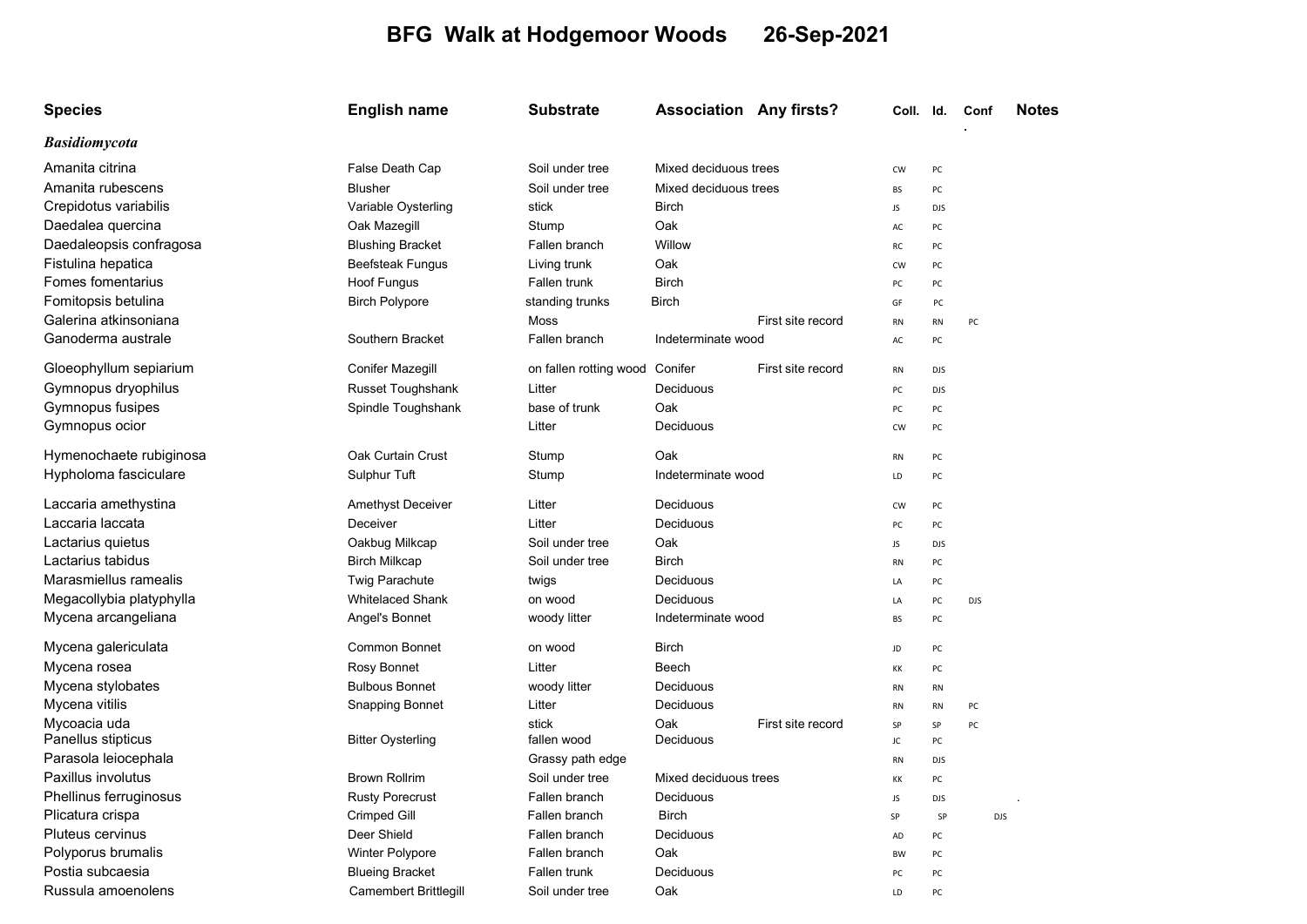| Russula atropurpurea         | Purple Brittlegill              | Soil under tree  | Oak                   |                     | BS         | PC                |            |                                                |
|------------------------------|---------------------------------|------------------|-----------------------|---------------------|------------|-------------------|------------|------------------------------------------------|
| Russula betularum            | <b>Birch Brittlegill</b>        | Soil under tree  | <b>Birch</b>          |                     | RC         | PC                |            |                                                |
| Russula heterophylla         | Greasy Green Brittlegill        | Soil under tree  | Mixed deciduous trees |                     | ΚK         | PC                |            |                                                |
| Russula nobilis              | Beechwood Sickener (*)          | Soil under tree  | Beech                 |                     | <b>RN</b>  | PC                |            |                                                |
| Russula ochroleuca           | Ochre Brittlegill               | Soil under tree  | Mixed deciduous trees |                     | <b>RN</b>  | PC                |            |                                                |
| Schizopora paradoxa          | Split Porecrust                 | Fallen branch    | Deciduous             |                     | RC         | <b>DJS</b>        |            |                                                |
| Scleroderma bovista          | Potato Earthball                | Soil under tree  | Oak                   |                     | SM         | <b>BS</b>         |            |                                                |
| Scleroderma citrinum         | <b>Common Earthball</b>         | Soil under tree  | Oak                   |                     | JW         | PC                | <b>BS</b>  |                                                |
| Scleroderma verrucosum       | <b>Scaly Earthball</b>          | Soil under tree  | Oak                   |                     | <b>CW</b>  | PC                | <b>BS</b>  |                                                |
| Skeletocutis nivea           | <b>Hazel Bracket</b>            | sticks           | Deciduous             |                     | JD         | JD                |            |                                                |
| Steccherinum ochraceum       | Ochre Spreading Tooth           |                  | Fallen branch         | Deciduous           |            | First site record |            | <b>RN</b><br>PC                                |
| Stereum hirsutum             | Hairy Curtain Crust             | Fallen branch    | Deciduous             |                     | JS         | PC                |            |                                                |
| Stereum rugosum              | <b>Bleeding Broadleaf Crust</b> | Fallen branch    | Deciduous             |                     | CW         | <b>DJS</b>        |            |                                                |
| Stereum subtomentosum        | Yellowing Curtain Crust         | Fallen branch    | Beech                 |                     | JB         | PC                |            |                                                |
| Trametes versicolor          | Turkeytail                      | Fallen branch    | Oak                   |                     | PC         | PC                |            |                                                |
| Xenasmatella vaga            | <b>Yellow Cobweb</b>            | Stump            | Oak                   | First site record   | RN         | <b>RN</b>         | PC         | previously Phlebiella vaga                     |
| Xerocomellus cisalpinus      | <b>Bluefoot Bolete</b>          | Soil under tree  | Mixed deciduous trees |                     | SM         | PC                |            |                                                |
|                              |                                 |                  |                       |                     |            |                   |            |                                                |
| <b>Ascomycota</b>            |                                 |                  |                       |                     |            |                   |            |                                                |
| Biscogniauxia nummularia     | <b>Beech Tarcrust</b>           | Fallen branch    | Beech                 |                     | PC         | PC                |            |                                                |
| Bisporella citrina           | Lemon Disco                     | Fallen branch    | Indeterminate wood    |                     | BW         | PC                |            |                                                |
| Bisporella sulfurina         | Sulphur Disco                   | Fallen branch    | Indeterminate wood    |                     | JL.        | PC                | <b>DJS</b> |                                                |
| Chaetosphaerella phaeostroma |                                 | Fallen branch    | Deciduous             |                     | RN         | PC                |            |                                                |
| Chlorociboria aeruginascens  | Green Elfcup                    | Fallen branch    | Oak                   |                     | <b>CW</b>  | PC                |            |                                                |
| Hypoxylon fuscum             | <b>Hazel Woodwart</b>           | Fallen branch    | Hazel                 |                     | JS         | PC                |            |                                                |
| Hypoxylon multiforme         | <b>Birch Woodwart</b>           | Fallen branch    | <b>Birch</b>          |                     | SP         | PC                |            |                                                |
| Lachnum niveum               |                                 | bare fallen wood | Oak                   |                     | <b>DJS</b> | <b>DJS</b>        |            |                                                |
| Lasiosphaeria ovina          | Woolly Woodwart                 | fallen wood      | Deciduous             | First site record   | SP         | PC                |            |                                                |
| Orbilia xanthostigma         | Common Glasscup                 | on bare wood     | Deciduous             |                     | PC         | PC                |            |                                                |
| Phacidium multivalve         |                                 | dead leaves      | Hardwood              |                     | PC         | PC                |            |                                                |
| Trochila ilicina             | <b>Holly Speckle</b>            | dead leaves      | Hardwood              |                     | RN         | PC                |            |                                                |
| Xylaria hypoxylon            | <b>Candlesnuff Fungus</b>       | mossy wood       | Deciduous             |                     | AC         | PC                |            |                                                |
| Myxomycota                   |                                 |                  |                       |                     |            |                   |            |                                                |
| Arcyria cinerea              |                                 | rotting wood     | Indeterminate wood    |                     | GF         | PC                |            |                                                |
| Arcyria denudata             |                                 | rotting wood     | Deciduous             |                     | BW         | BW                |            |                                                |
| Arcyria stipata              |                                 | rotting wood     | Deciduous             | First county record | BW         | BW                |            | initially identified online form Barry's photo |
| Ceratiomyxa fruticulosa      | Coral Slime                     | bare wood        | Deciduous             |                     | <b>CW</b>  | BW                |            |                                                |
| Fuligo septica var. flava    | Dog's Vomit                     | Fallen trunk     | <b>Birch</b>          |                     | JD         | PC                |            |                                                |
| Physarum nutans              |                                 | rotting woof     | Indeterminate wood    |                     | JW         | BW                |            |                                                |

Stemonitis fusca **rotting wood** Deciduous JW BW BW

Stemonitopsis typhina rotting fallen wood Indeterminate wood BW BW